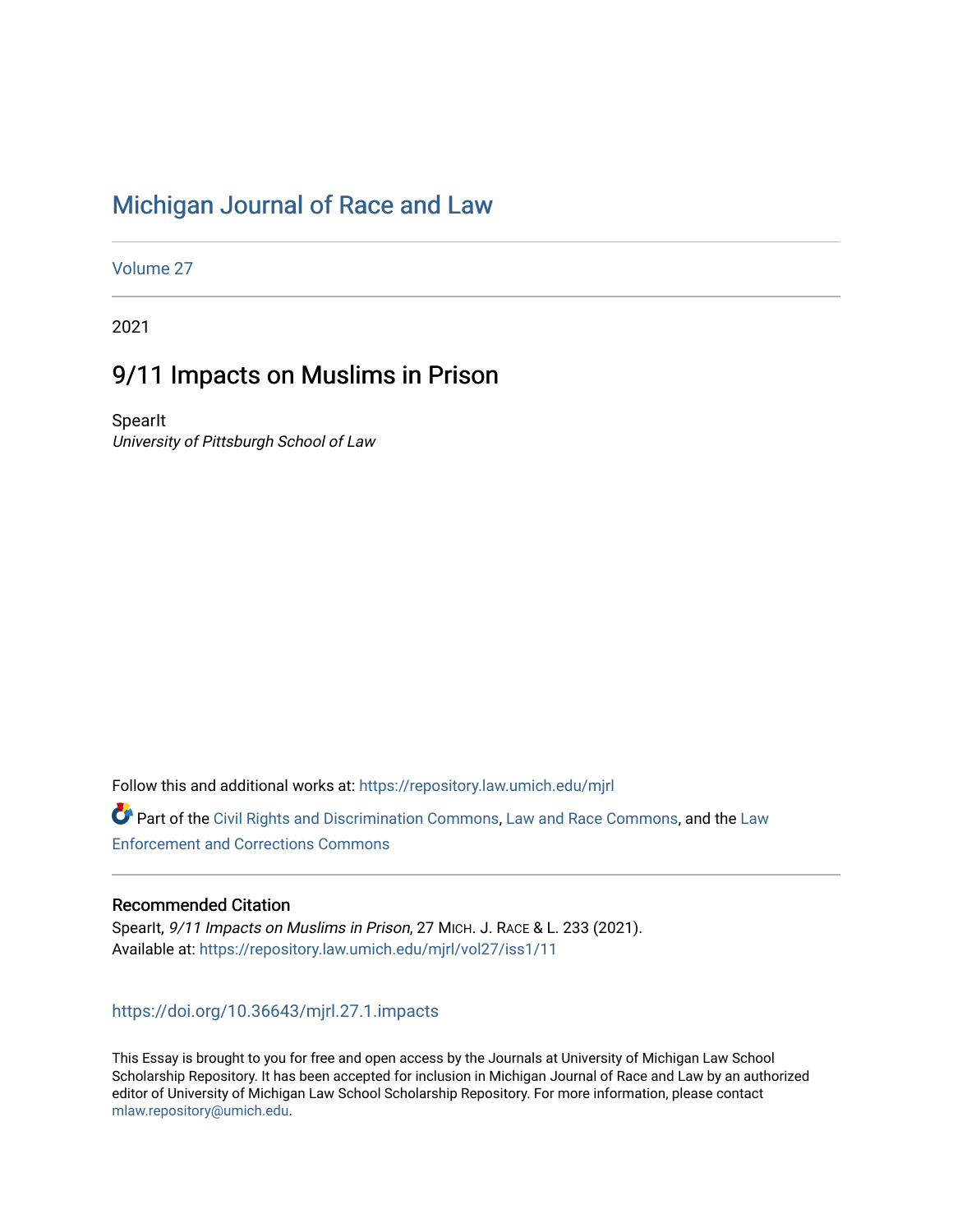## 9/11 IMPACTS ON MUSLIMS IN PRISON

### *SpearIt\**

It is no understatement to say that September 11, 2001, is the most important date in the history of American Islam. From this day forth, Muslims would become a target for social wrath and become vilified like at no other time in American history. In one fell swoop, Muslims became the most feared and hated religious group in the country. While analysis of the impacts on Muslims tends to focus on Muslims outside of prison, $<sup>1</sup>$  it is</sup> critical to recognize that Muslims in prison were no exception to the post-9/11 hostilities directed at Muslims.<sup>2</sup> They experienced similarly heightened levels of Islamophobia and discrimination. The main goal of this essay is to consider the War on Terror in the prison context in the years following the events of 9/11. The work aims to assess how fear and anger seeped into prisons and became the means of repressing Muslims and casting them as a unique threat to national and institutional security. Although time has proved these attitudes unjustified and alarmist, they have taken a toll on those in prison and made life more difficult for individuals already existing in some of the harshest conditions in the country.

When thinking about the events of 9/11, it is critical to understand that American Muslims were already engaged in cultural struggles at the intersection of race and religion.<sup>3</sup> For African-Americans, the years leading up to the 9/11 were traumatic since black males were experiencing unprecedented incarceration rates.<sup>4</sup> The massive prison growth occurred in part due to policing practices by which police are more likely to

<sup>\*</sup> J.D., Ph.D., M.T.S., Visiting Professor, University of Pittsburgh School of Law.

<sup>1.</sup> *See, e.g.,* RACHEL M. GILLUM, MUSLIMS IN A POST-9/11 AMERICA (Univ. of Michigan Press 2018).

<sup>2.</sup> *See* SpearIt, *Muslim Radicalization in Prison: Responding with Sound Penal Policy or the Sound of Alarm?* 49 GONZ. L. REV. 37 (2014) (assessing post-9/11 impacts in prisons).

<sup>3.</sup> *See, e.g.*, EDWARD CURTIS, ISLAM IN BLACK AMERICA: IDENTITY, LIBERATION, AND DIFFERENCE IN AFRICAN-AMERICAN ISLAMIC THOUGHT 6-7 (State Univ. of New York Press 2002). The term "American Muslims" intends to refer to individuals in the U.S. who self-identify as Muslim or Islamic, including immigrants and a sizeable African-American population. *Id*. at 6.

<sup>4.</sup> *See* MARC MAUER, RACE TO INCARCERATE (1999) (documenting prison growth in these years and disproportional imprisonment of African Americans).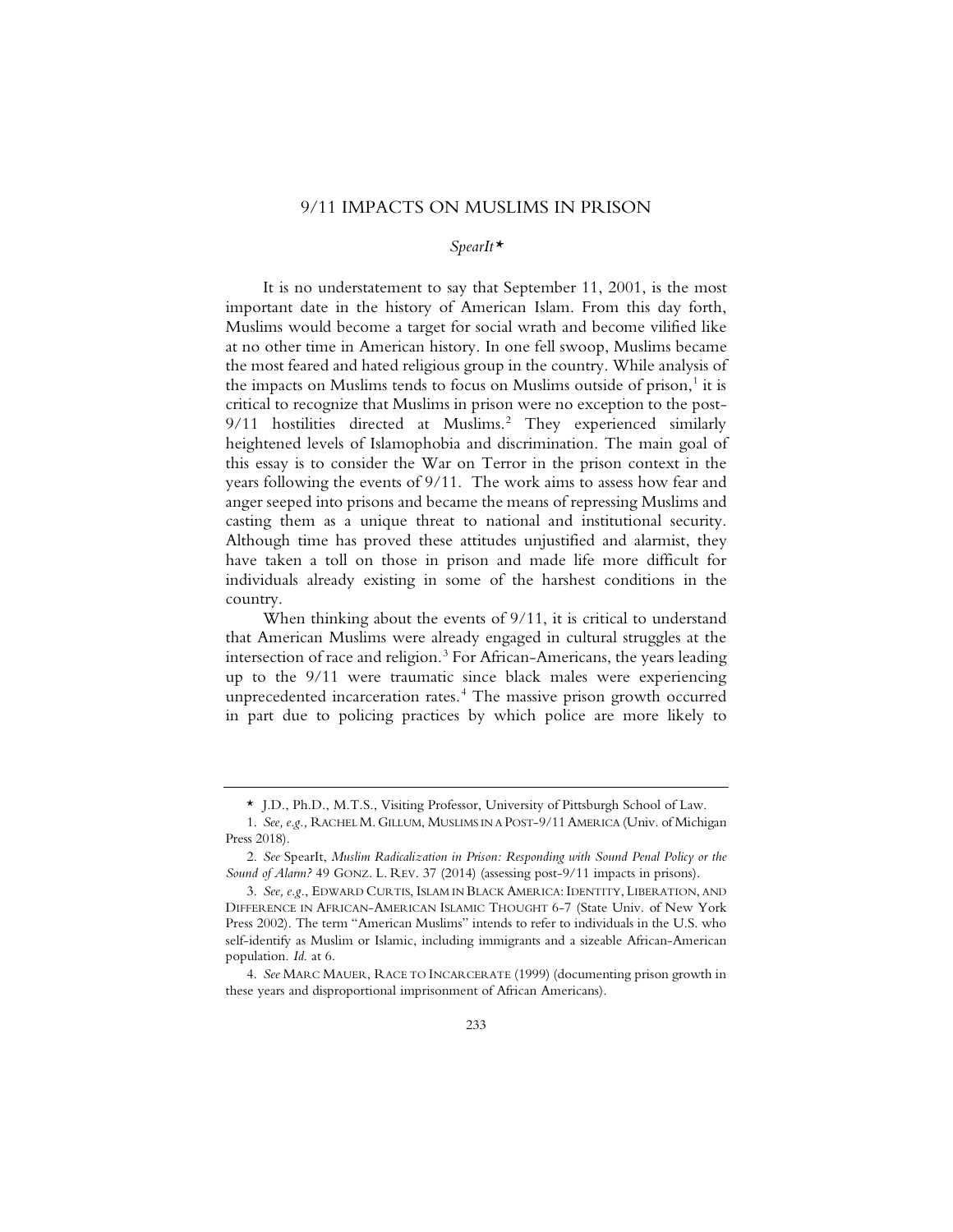question, seize, and search African Americans.<sup>5</sup> Prosecutors also factor in since they try and convict more African Americans per capita than any other racial group.6 While Blacks were experiencing the heavy hand of the law, followers of the Muslim faith were contending with different social hostilities. Only eight years previously, Muslims bombed the World Trade Center, which occurred against a backdrop of anti-Arab sentiment, bolstered by unfavorable attitudes toward individuals like Ayatollah Khomeini, Saddam Hussein and Muammar Gaddafi, and polling that indicated that at the time, pro-Israel sympathy was considerably larger than pro-Palestinian sympathy.<sup>7</sup> In fact, by the time the Oklahoma City bombing occurred three years later, officials were quick to float the idea that Muslims might be the culprits in connection with foreign religious extremists.<sup>8</sup> Such attitudes illustrate that for black Muslims, the hostility was compounded. They experienced dual oppressions at the least, one for being black and one for being Muslim.

In post 9/11 America, attitudes and treatment of Muslims illustrate the modern mechanics of culture war. $9$  To make a case for this war, "U.S. political elites constructed and perpetuated an Islamophobic narrative that featured the larger-than-life Muslim enemy as the most significant threat to U.S. values and freedoms."10 In these years there have been anti-Muslim activities at various social sites of contention that pit American rage against all things Islamic. One such is the anti-sharia movement, which saw states enact bills to ban sharia law from state law and construct sharia as "foreign"

7. Alvin Richman, *A Report: American Attitudes Toward Israeli-Palestinian Relations in the Wake of the Uprising*, 53 THE PUBLIC OPINION QUARTERLY 421 (1989).

<sup>5.</sup> *See generally*, Rachel Moran, *Ending the Internal Affairs Farce*, 64 BUFF. L. REV. 837, 847 (2016).

<sup>6.</sup> *See, e.g.*, GLENN R. SCHMITT & ELIZABETH JONES, OVERVIEW OF FEDERAL CRIMINAL CASES FISCAL YEAR 2016,U.S. Sentencing Comm'n 3 (May 2017), https://www.ussc.gov/sites /default/files/pdf/research-and-publications/research-publications/2017/FY16\_Overview \_Federal\_Criminal\_Cases.pdf. Over 65% of people sentenced in federal court every year are black or Hispanic. *Id.* at 3.

<sup>8.</sup> COUNCIL ON AMERICAN-ISLAMIC RELATIONS, A RUSH TO JUDGEMENT: A SPECIAL REPORT ON ANTI-MUSLIM STEREOTYPING, HARASSMENT, AND HATE CRIMES FOLLOWING THE BOMBING OF OKLAHOMA CITY'S MURRAH FEDERAL BUILDING, APRIL 19, 1995 (Council on American-Islamic Relations 1995), https://www.cairoklahoma.com/wp-content /uploads/2016/07/1995-A\_rush\_to\_judgement.pdf.

<sup>9.</sup> *See* JAMES DAVISON HUNTER & ALAN WOLFE, "IS THERE A CULTURE WAR?" ABRIDGED TRANSCRIPT, 4 (The Faith Angle Forum 2006) ("[T]he power of culture is first and foremost symbolic. It's the power to name things; it's to define reality, to frame debate"). Culture war refers to the struggle over the elements that define a culture—values, beliefs, artifacts, and practices. *Id*.

<sup>10.</sup> TODD H. GREEN, THE FEAR OF ISLAM: AN INTRODUCTION TO ISLAMOPHOBIA IN THE WEST 113 (2015).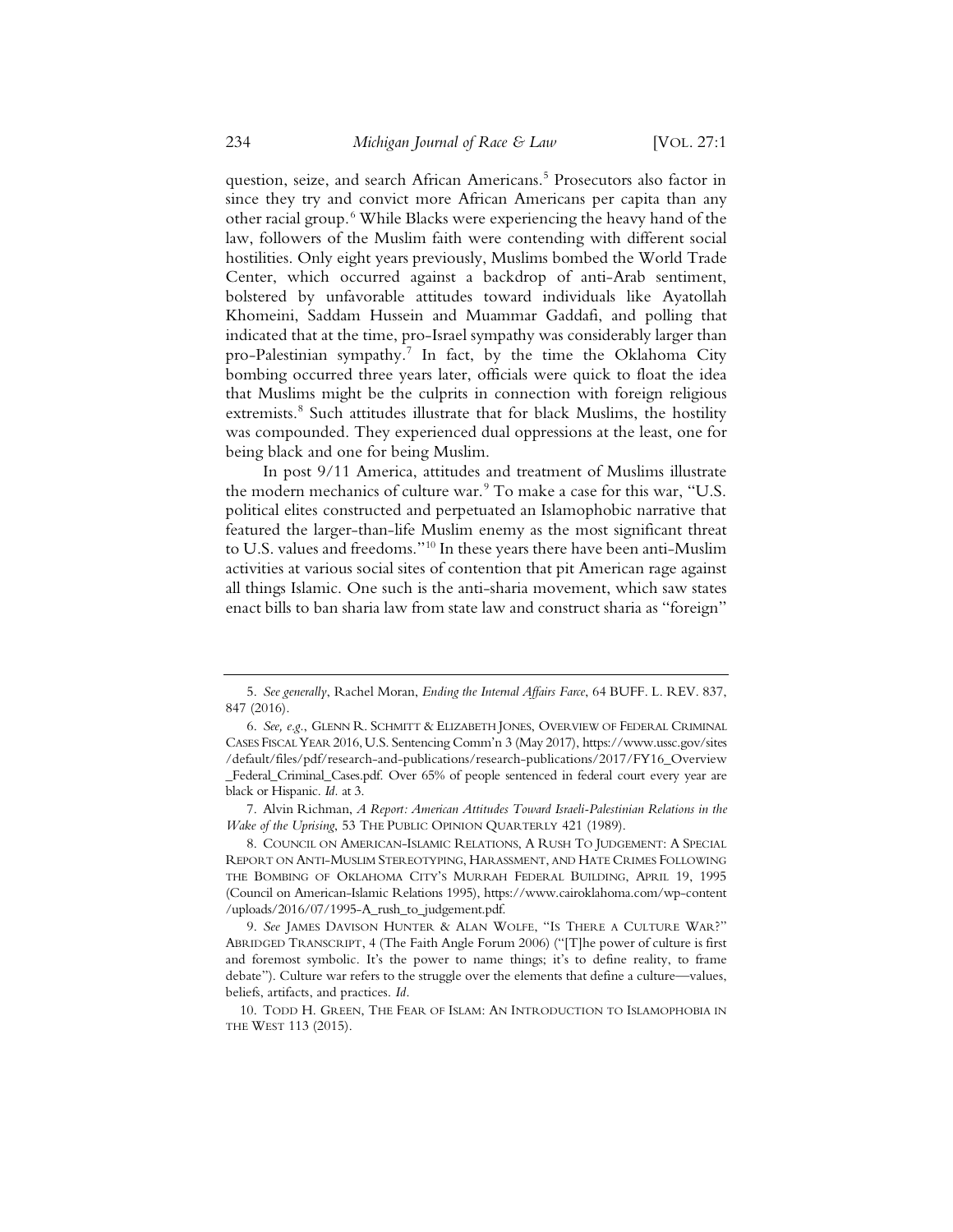or "international," and ultimately, un-American.<sup>11</sup> Despite that American Muslims have proved quite content using the court system to settle civil disputes, these laws signaled out Islamic law specifically, nowhere mentioning the Christian or any other faith. This legislation was created out of a false fear that Muslims were trying to replace the legal system with sharia law. "The proposed bills were not stand alone or isolated, but part of a broader movement driven by a partnership between conservative think tanks and politicians, which looked to convert the private Islamophobia saturating the country into structural policies adopted on the state level."<sup>12</sup>

Even before these struggles, Muslims experienced cultural opposition in prison. They experienced multiple layers of culture war because Muslims in prison overwhelmingly tended to be Black, yet their keepers were usually not.<sup>13</sup> The cleavage between these groups was wide and resulted in Muslims being constructed as "others" or "strangers" by guards who thought of themselves as superior not just simply for not being imprisoned, but because they were White or Christian. As one scholar notes, "The dominant group creates its own stories as well. The stories of narratives told by the ingroup remind it of its identity in relation to outgroups, and provide it with a form of shared reality in which its own superior position is seen as natural."<sup>14</sup>

The events of 9/11 were catastrophic for incarcerated Muslims. Both Muslims and Black people experienced alterity, but for black Muslims, the persecution was heightened. And this is saying a lot since Muslims have had to struggle for decades to obtain religious rights in prison and be free from extra-legal punishments. For example, in the 1960s Muslims began litigating to establish Islam as a genuine religion and for the right to practice as Muslims.15 Muslims also sued to have their religion recognized by the prison administration.16 Often, individuals were put into solitary confinement for their beliefs, as was poignantly illustrated in the ground breaking, *Cooper v. Pate* (1964), instigated by a Muslim who spent multiple stints in solitary due to his faith, and who, along with other Muslims, were

<sup>11.</sup> Carlo A. Pedrioli, *Constructing the Other: U.S. Muslims, Anti-Sharia Law, and the Constitutional Consequences of Volatile Intercultural Rhetoric*, 22 S. CAL. INTERDISC. L.J. 66-67 (2012).

<sup>12.</sup> KHALED BEYDOUN, AMERICAN ISLAMOPHOBIA: UNDERSTANDING THE ROOTS AND RISE OF FEAR, 107 (California Univ. Press 2018).

<sup>13.</sup> *See, e.g.*, FEDERAL BUREAU OF PRISONS, STAFF STATISTICS: STAFF ETHNICITY/RACE (2021), https://www.bop.gov/about/statistics/statistics\_staff\_ethnicity\_race.jsp.

<sup>14.</sup> Richard Delgado, *Legal Storytelling for Oppositionists and Others: A Plea for Narrative*, 87 MICH. L. REV. 2411, 2412 (1989).

<sup>15.</sup> *E.g.*, Sewell v. Pegelow, 291 F.2d 196 (4th Cir. 1961). Muslims at a Virginia facility claimed that they were being punished just for being Muslim. *Id*. at 196-97.

<sup>16.</sup> Fulwood v. Clemmer, 295 F.2d 171 (D.C. Cir. 1961).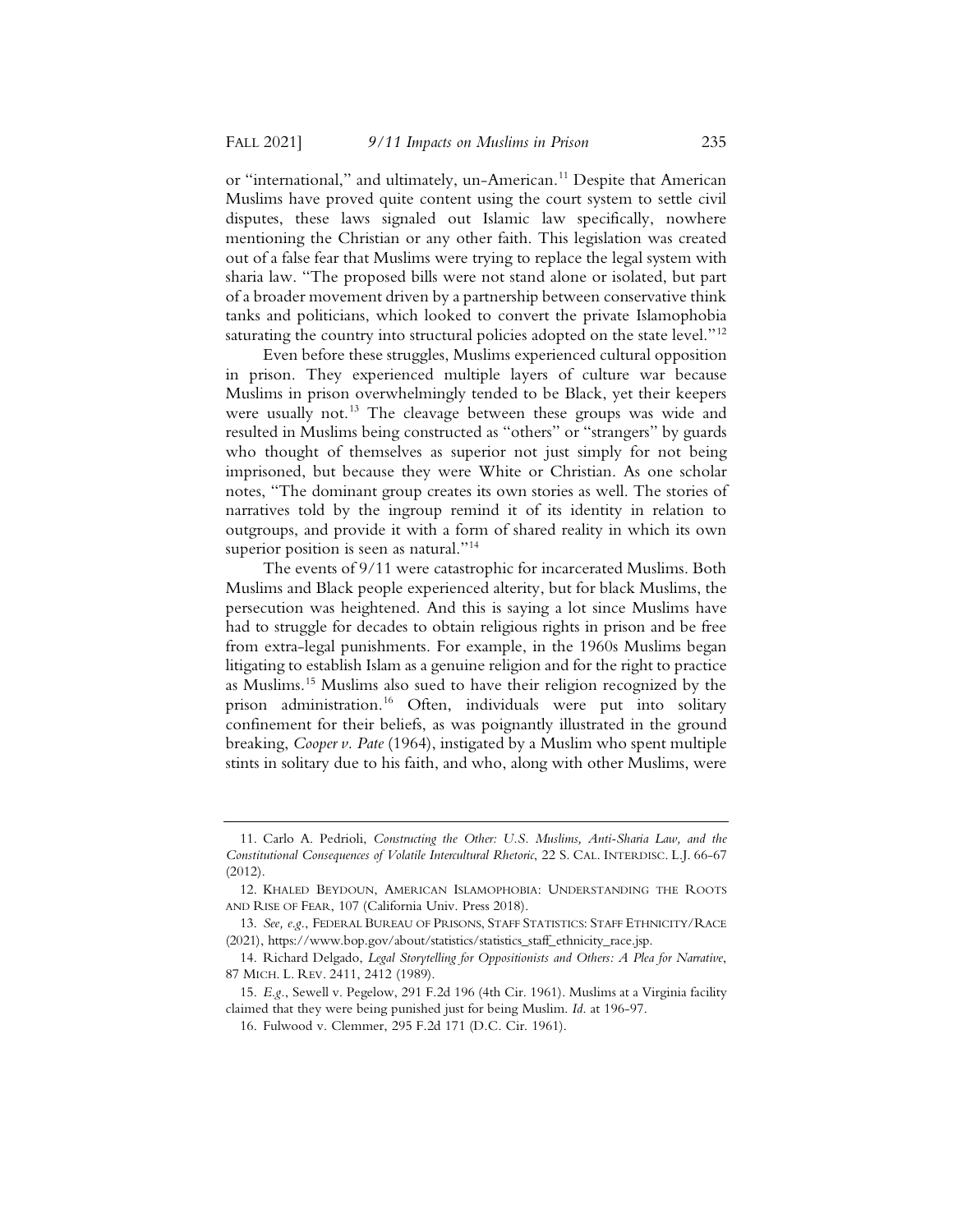spied on, surveilled and signaled out for differential treatment.<sup>17</sup> The lawsuits show how Muslims lived a dual existence—so invisible that they have to struggle in court to be recognized as followers of faith, yet visible enough to be suspicious and untrustworthy.

### **BEATING CULTURE-WAR DRUMS**

After the events of 9/11, the country was steeped in feelings of shock, vulnerability, and a vehemently negative attitude toward Islam. There was talk of radicalization and violent extremism among so-called "homegrown" extremists, which inspired programs to be created and implemented to counter extremism.<sup>18</sup> Prisons became an integral part of this discussion due to fears that incarcerated Muslims were vulnerable to foreign terror recruitment. Support for this position came from politicians, scholars, and mainstream media.<sup>19</sup>

Some of this hysteria and hype derived from a document found in Manchester, England, in 2001, described as an Al-Qaeda training manual. The document provides instruction to consider how Muslims in prison might make the best use of their situation. In one section, Prisons and Detention Centers, the manual instructs, "brothers must take advantage of their presence in prison" and describes, "Brothers should also pay attention to each other's needs and should help each other and unite vis a vis the prison officers."20 While these are hardly earth-shattering teachings, for some, this jihad manual with a complete section on how to deal with one's trial and imprisonment raised red flags about jihadist recruitment in American prisons.

However, getting from this theoretical proposition to actual recruits is not an easy task in an era where foreigners, especially Muslims, are suspicious. Prisons are heavily fortified spaces with high security, including the monitoring of mail, phone calls, and visitors. To think that foreigners with limited American experience could simply start recruiting is faulty,

<sup>17.</sup> Cooper v. Pate, 378 U.S. 546 (1964).

<sup>18.</sup> U.S. GOV'T EFFORTS TO COUNTER VIOLENT EXTREMISM: HEARING BEFORE THE SUBCOMM. ON EMERGING THREATS AND CAPABILITIES OF THE S. COMM. ON ARMED SERVS., 111th Cong. (2010).

For example, there were multiple congressional hearings on the question of Islamic radicalization of Muslims in prison, as well as media articles and books. *See* PATRICK DUNLEAVY, THE FERTILE SOIL OF JIHAD: TERRORISM'S PRISON CONNECTION, 23-34, 29 (2011); MARK S. HAMM, THE SPECTACULAR FEW: PRISONER RADICALIZATION AND THE EVOLVING TERRORIST THREAT (2013).19.

<sup>20.</sup> DECLARATION OF JIHAD AGAINST THE COUNTRY'S TYRANTS, MILITARY SERIES (May 2000), https://irp.fas.org/world/para/manualpart1\_4.pdf (recovered by Manchester Police from the home of Nazihal Wadih Raghie, referred to as UK/BM translation).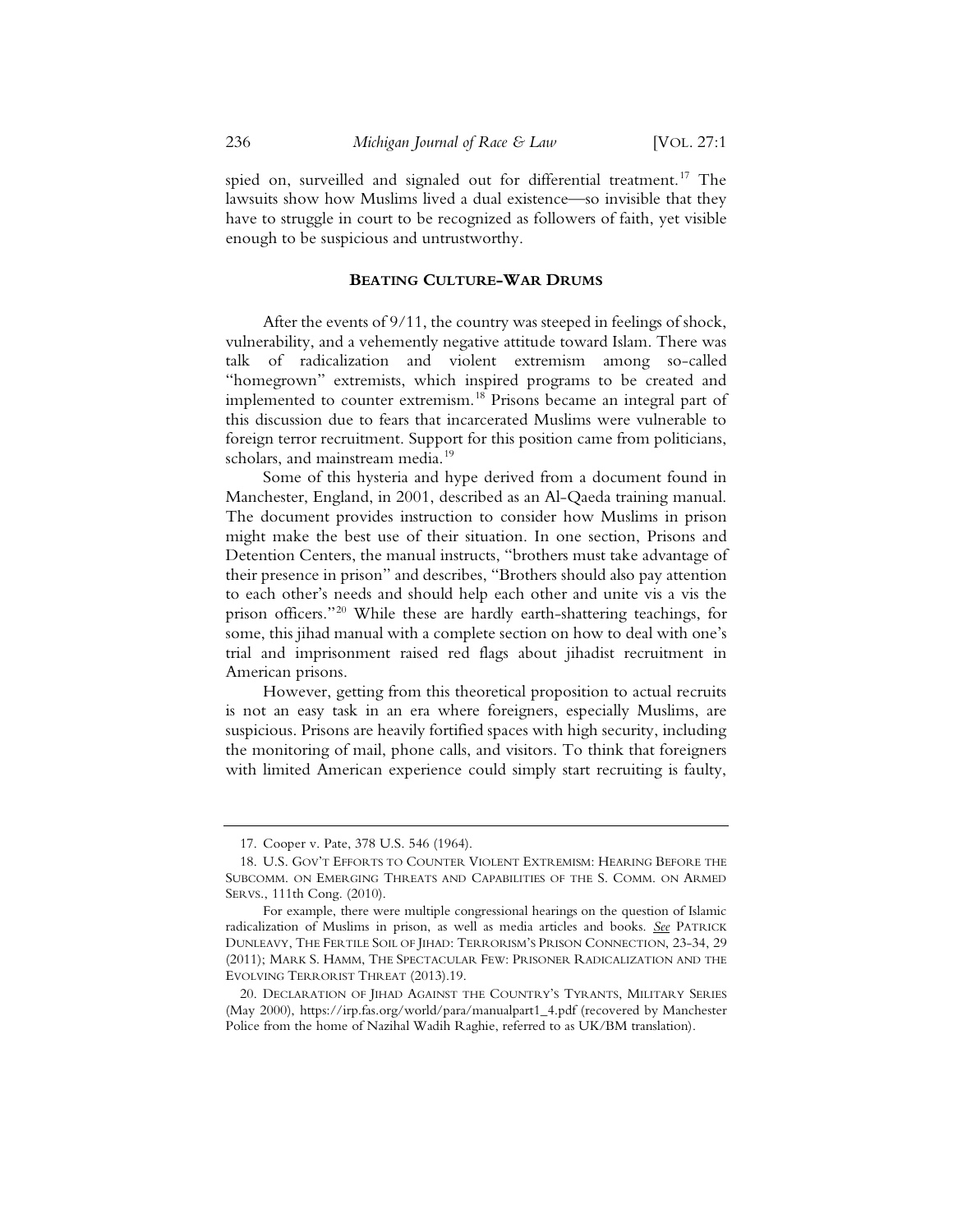since prisons walls are not just meant to keep people inside, but also to keep people out.

Nevertheless, such realities did not deter some from propounding the foreign-infiltration thesis. Rep. Peter King was relentless when it came to polemics against Muslims, himself chairing congressional hearings on the radicalization of American Muslims.<sup>21</sup> One journalist ranked King's absorption in Islamophobic attitudes as the most significant, stating "no legislator did more to demonize American Muslims."22

Time would eventually call these bluffs. Instead of foreigners radicalizing American Muslims to usher in a new era of terrorism, it turned out that far-right white supremacists were coming to occupy a much greater threat.<sup>23</sup> After some time, King must have gotten tired of waiting for something to happen because he quietly walked away from his doomsday prophesies and eventually left congress. While King may have decided to drop his crusade against Muslims, it says nothing about all the harm he caused along the way. In addition to inciting anti-Islamic sentiment, his alarmism paved a path for prison officials to wield even tighter control over their institutions and implement policies that disrupted religious life behind bars, as described below.

### POST-9/11 IMPACT ON PRISONS: RECYCLED ISLAMOPHOBIA

After the attacks, Muslims in the U.S. experienced heightened discrimination. There were increases in hate crimes, workplace discrimination, school bullying, and mosque vandalizations, among other maladies.<sup>24</sup> Treatment of incarcerated people was no exception. The events of 9/11 would not spare Muslims in prison from being scorned, harassed, and singled out for differential treatment by prison officials. But, regardless of whether the treatment was inspired by the sort of propaganda Rep. King and others peddled, institutional Islamophobia, or financial or other incentives for the prison, there was a marked shift in the treatment of Muslims. While the shift was new, the tactics used to suppress Muslims in prison were anything but original. Instead, they represented recycled

<sup>21.</sup> Spencer Ackerman, *Peter King Pioneered the Persecution of American Muslims*, THE DAILY BEAST (Nov. 12, 2019, 5:00 PM), https://www.thedailybeast.com/peter-king-pioneeredthe-persecution-of-american-muslims.

<sup>22.</sup> *Id.*

<sup>23.</sup> *See* Council on Foreign Relations, Panel on Homeland Security Emerging Threats: Domestic Terrorism and White Supremacy (Dec. 8, 2020), *in* https://www.cfr.org/event /homeland-security-emerging-threats-domestic-terrorism-and-white-supremacy.

<sup>24.</sup> Sahar Aziz, *'Whosoever Sees an Evil': Muslim Americans' Human Rights Advocacy*, at 11 *in* OXFORD RESEARCH ENCYCLOPEDIA ON RELIGION (forthcoming Mar. 2022).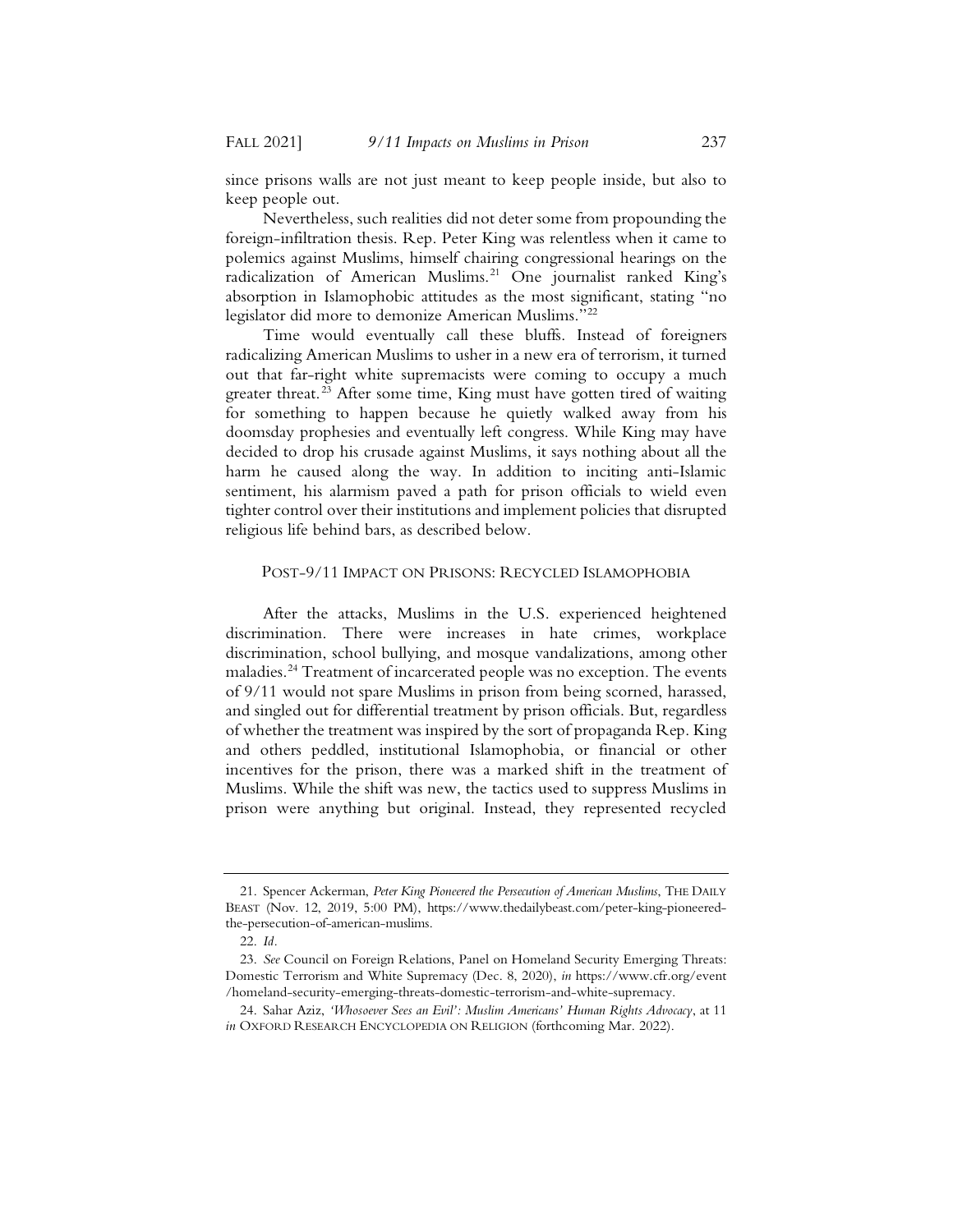strategies of past administrations, who themselves operated in fear and suspicion of Muslims.

Long before 9/11 or the World Trade Center bombings, Muslims faced subjugation by prison officials. Particularly in the 1950s and 60s, Muslims in prison were the target of xenophobic attitudes of prison staff and the institution's policies.<sup>25</sup> In these decades, Muslims were put in solitary confinement, doled extra-legal punishments, and denied access to religious leaders, books, and paraphernalia for claiming their religion.<sup>26</sup> For prison officials, Muslims in prison represented the ultimate intersectional identity: all at once, he was a criminal, prisoner, black, poor, gangster, and a religious subversive. This era of prison administration must be recognized for what it was—a ground zero for modern American Islamophobia.

Post 9/11 administrations revisited these strategies with an antiterrorism framework, which provided a pragmatic backbone to policies that treated Muslims as a special threat. In 2007, for example, the Federal Bureau of Prisons instituted the Standardized Chapel Library Project, which sought to inventory all current chapel book holdings and determine their permissibility under the Bureau's new security policies.<sup>27</sup> This procedure resulted in books being removed from the Muslim library, deemed inappropriate for prison readership. The move had an uncanny resemblance to the many instances in the past when officials denied Muslims the right to obtain copies of *Muhammad Speaks* or the Qur'an itself. Muslim literature was treated as particularly threatening and capable of inciting violent extremism.

Prisons likewise recycled restrictions on the ability of Muslims to access Muslim leaders. In the past, this was an easily performed trick, essentially because it took decades for prisons to recognize Islam as a genuine religion and for courts to recognize that people in prison retain religious rights. Today Islam is recognized as a genuine religion, but there are other ways to restrict access to leaders of the faith.<sup>28</sup> One means was to bar outside imams from entering federal prisons. Such measures were based on the perception that leaders from the outside acted as extreme influences

<sup>25.</sup> Zoe Colley, *"All America is a Prison": The Nation of Islam and the Politicization of African American Politics, 1955-1965*, J. AM. STUD. 393, 404-08 (2017).

<sup>26.</sup> *See, e.g.*, Fulwood v. Clemmer, 295 F.2d 171, 173 (D.C. Cir. 1961); JAMES B. JACOBS, STATEVILLE: THE PENITENTIARY IN MASS SOCIETY, 58-67 (1977).

<sup>27.</sup> U.S. DEP'T OF JUST. OFF. OF THE INSPECTOR GEN., A REVIEW OF THE FEDERAL BUREAU OF PRISONS' SELECTION OF MUSLIM RELIGIOUS SERVICES PROVIDERS, 55 (2004), https://oig.justice.gov/reports/review-bureau-prisons-selection-muslim-religious-servicesproviders (recommending that the Bureau of Prisons conduct an inventory of chapel books to "confirm they are permissible under security policies").

<sup>28.</sup> This trend continues today. *See* Dalia Faheid, *There are 11,073 Muslims in Federal Prisons But Just 13 Chaplains to Minister to Them*, NPR (July 12, 2021), https://www.npr.org /2021/07/12/1014823399/muslim-chaplains-federal-prisons-islam-religion-shortage.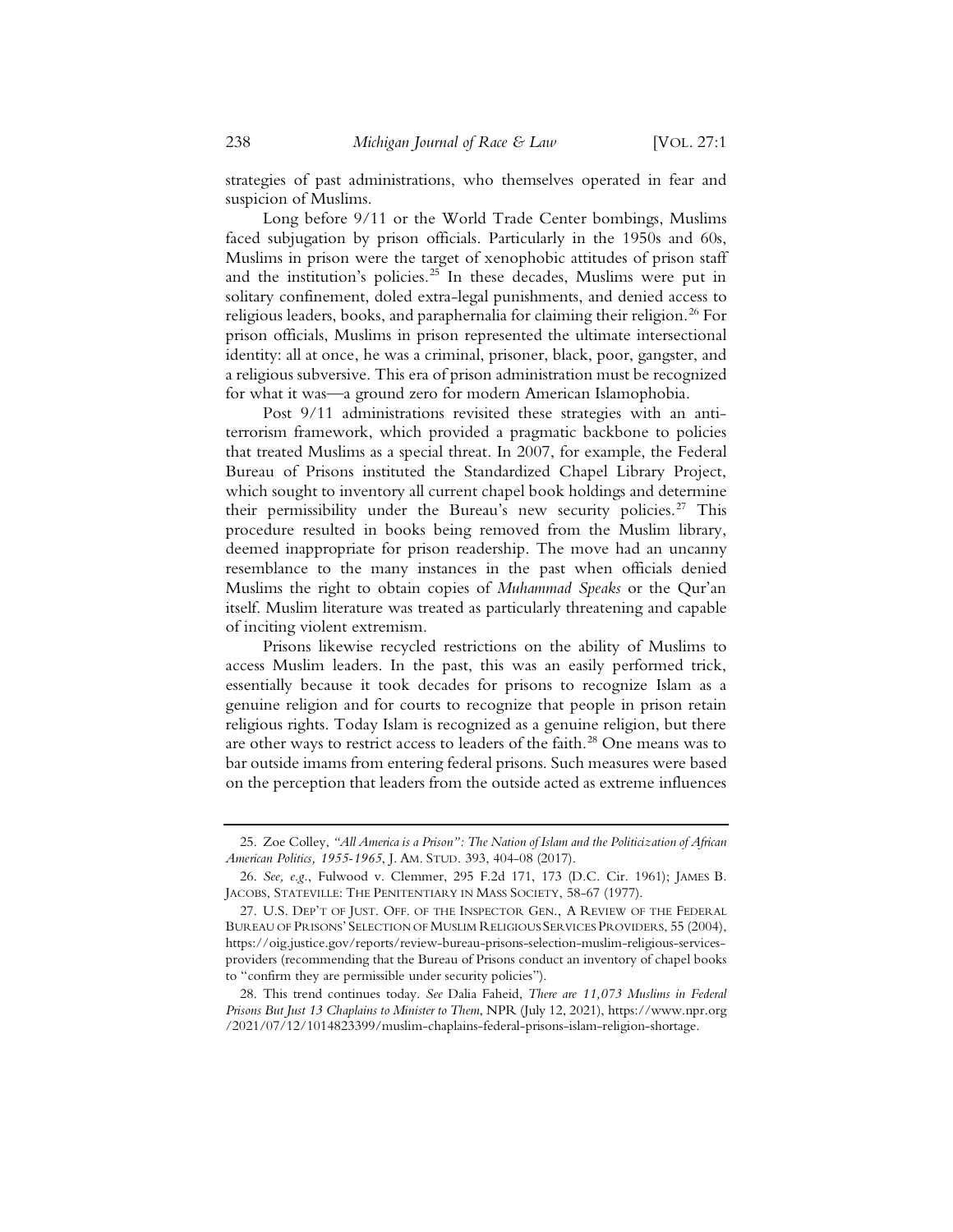that would incite or radicalize Muslims behind bars. The shortage of outside help was compounded internally because the Bureau effected a de facto hiring freeze on imams to service the federal Muslim population.<sup>29</sup> At one point, the Bureau had fallen well below what the Chaplaincy Services Branch defined as a "critical shortage" of chaplaincy when it was operating at a ratio of one Muslim chaplain for every 900 Muslims in prison.30 There was likewise a gap in state prisons, as one Pew survey on chaplains identified Muslims as the most underserved religious group in prisons.31

The implementation of communication management units (CMU) was another tool that disproportionately impacted Muslims. Although Muslims in the early years were often put into solitary confinement based on their religion or as a response to demands for religious freedom, the CMU was created with terrorists in mind. The CMU severely restricts, manages, and monitors an individual's external communications, including telephone, mail, and visitation.<sup>32</sup> It took only a short time to realize that Muslims were bearing the brunt of these facilities. Reporting on the first year at the first CMU facility showed that of the 213 individuals in the prison's CMU, all but two were Muslims.<sup>33</sup> In another facility, the CMUs were predominantly occupied by Muslims as well.<sup>34</sup>

#### SURVEILLING MUSLIMS, CASTING A BLIND EYE TO CHRISTIANS

In prison, the heavy gaze on Muslims necessarily meant that other groups were overlooked, resulting in disparate treatment. There was a deep chasm between the treatment of Muslim and Christian inmates. Christians held most advantages, including better treatment by guards, greater resources, better jobs or more favorable policies. Christians enjoyed even greater freedoms with Muslims under the microscope, including engaging in the very conduct for which Muslims were suspected. Indeed, while domestic Christian radicals and white supremacists attacked a federal

<sup>29.</sup> SPEARIT, FACTS AND FICTIONS ABOUT ISLAM IN PRISON: ASSESSING PRISONER RADICALIZATION IN POST-9/11 AMERICA 6 (Inst. for Soc. Pol'y and Understanding 2013), https://www.ispu.org/wp-content/uploads/2012/12/ISPU\_Report\_Prison.pdf.

<sup>30.</sup> *Id.*

<sup>31.</sup> *Religion in Prisons – A 50-State Survey of Prison Chaplains*, PEW RESEARCH CENTER (Mar. 22, 2012), https://www.pewforum.org/2012/03/22/prison-chaplains-exec/.

<sup>32.</sup> Dan Eggen, *Facility Holding Terrorism Inmates Limits Communication*, WASH. POST (Feb. 25, 2007), https://www.washingtonpost.com/wp-dyn/content/article/2007/02/24 /AR2007022401231.html.

<sup>33.</sup> *Id.*

<sup>34.</sup> Carrie Johnson &Margot Williams, 'Guantanamo North': Inside Secretive U.S. Prisons, NPR (Mar. 3, 2011, 1:09 PM), https://www.npr.org/2011/03/03/134168714/guantanamo-northinside-u-s-secretive-prisons.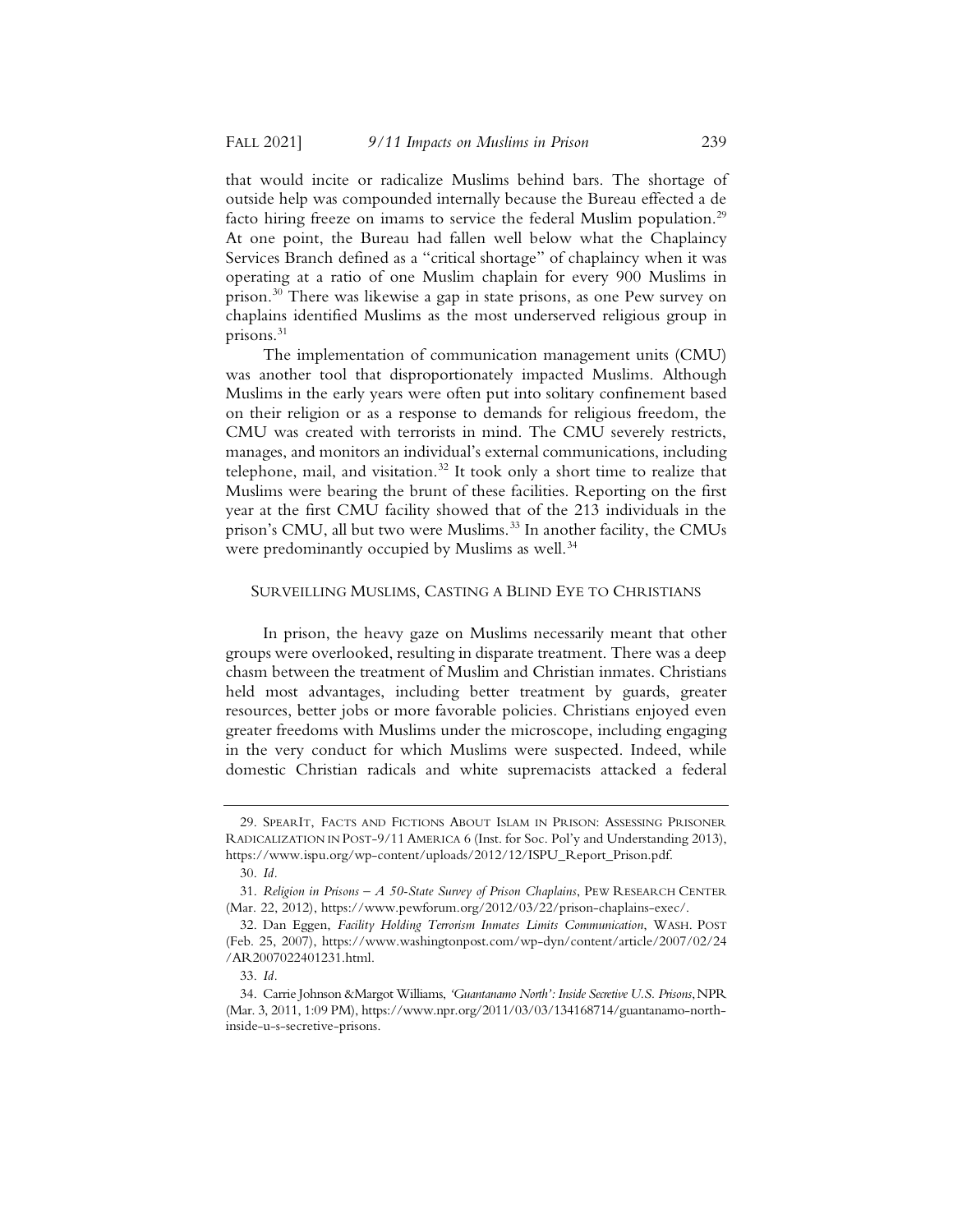building, doctors' offices, and committed mass shootings in the years before 9/11, they did not fill the CMUs and were not seen as the primary threat. This was a role reserved for Muslims.

Christians enjoy better treatment by prison staff and policy. For example, when it came to religious freedom and holidays, Christians obtain special privileges by default.<sup>35</sup> A Muslim may lose his religious status if he attended or failed to attend congregational events, yet there was no such rule in place for Christians.<sup>36</sup> In addition, it is somewhat common for prisons to force Muslims to worship as a solitary group, with all the denominations combined, while Christians are afforded different services for Protestants, Catholics, and other Christian-based groups.<sup>37</sup>

When it came to resources, Christians were at the top as well. They were often afforded more resources for religious purposes, including more services, recognized holidays, greater access to religious leadership, and better book collections and facilities. To get a sense of how that gulf looks today, in 2020, it was reported that 199 of 236 federal prison chaplains or eighty-four percent were Protestant Christian, even though Protestants make up only thirty-four percent of the incarcerated population claiming a faith preference.<sup>38</sup>

The attention paid to Muslims and the blind eye turned to Christians tells us that something more than developments in law and policy were occurring. Instead, it represented a full-fledged culture war, where Islam and Muslims were vilified and cast as outsiders, while the most reprehensible conduct from Christians got explained away. In these cultural struggles, more was at stake than simply criminal conduct. Instead,

36. *See, e.g.*, Mayweathers v. Terhune, 328 F. Supp. 2d 1086, 1096 (E.D. Cal. 2004) (inmate penalized for attending Muslim services); Complaint for Declaratory, Injunctive and Monetary Relief at 4-5, Holt v. Kelley, No. 5:19-cv-81-BSM-JTK (E.D.Ark. Mar. 1, 2019) (suing an Arkansas prison which stripped one of the plaintiffs of religious privileges for failing to attend congregational services) (involving the same plaintiff as in Holt v. Hobbs, 574 U.S. 352 (2015) *infra* note 42).

<sup>35.</sup> For example, while special holiday accommodations have been made for Christian holidays, Muslims continue to fight for the ability to observe Ramadan. *See* Sanya Mansoor*, 'I Don't Think You're Going to Be Eating Tonight.' Muslims Describe Ramadan in U.S. Prisons*, TIME (May 12, 2021, 7:17 PM), https://time.com/6048056/muslimsramadan-prisons/. There was also the God pod" phenomenon. "God pods" were religiously themed wings that typically gave Christian followers perks and privileges over other religious followers. *See* Matthew Barakat, *Virginia Jail Ends 'God Pod' After Muslim Inmates Sue*, ABC NEWS (Sept. 20, 2019, 5:37 PM), https://abcnews.go.com/US /wireStory/virginia-jail-ends-god-pod-muslim-inmates-sue-65750517.

<sup>37.</sup> *See*, *e.g.*, John Moritz, *Muslims in Arkansas Prison Sue Over Services*, ARK. DEMOCRAT GAZETTE (Mar. 2, 2019, 4:30 AM), https://www.arkansasonline.com/news/2019/mar/02 /muslims-in-prison-sue-over-services-201/.

<sup>38.</sup> U.S. DEP'T OF JUST. OFF. OF THE INSPECTOR GEN., AUDIT OF THE FEDERAL BUREAU OF PRISONS' MANAGEMENT AND OVERSIGHT OF ITS CHAPLAINCY SERVICES PROGRAM (July 2021), https://oig.justice.gov/sites/default/files/reports/21-091.pdf.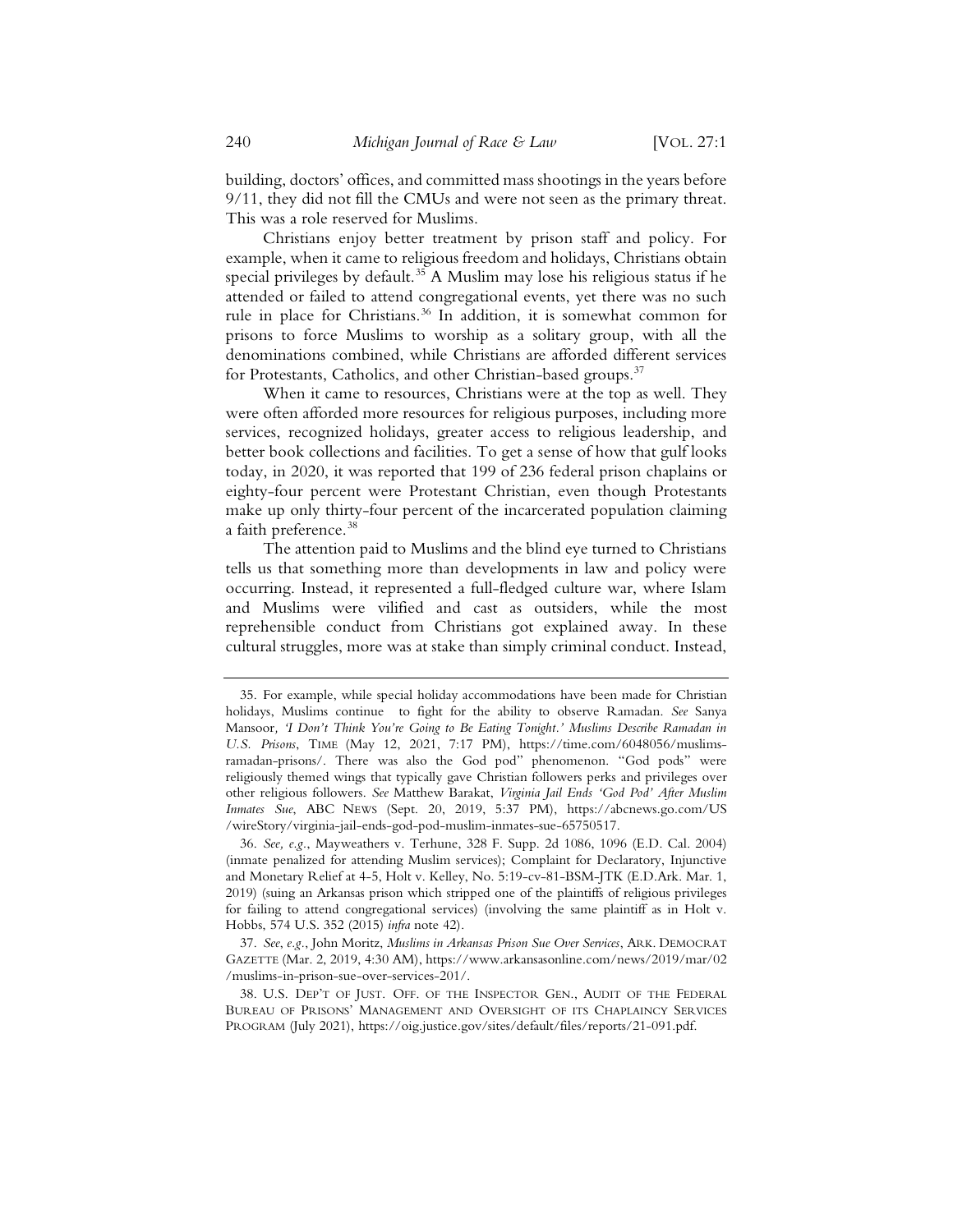the invective indicates that the real target was not extremists or terrorists but rather the religion of Islam.

#### IGNORING A LONG LEGACY OF LITIGATION AND REHABILITATION

These developments were unfortunate because they negatively impacted the day-to-day religious life of Muslims in prison, but this was not all. The demonizing of Islam also undermined a longstanding pedigree of Muslims suing prisons for civil rights and helping to shape prison law jurisprudence and prison culture. Moreover, Muslims in prison have been positively associated with better prospects for rehabilitation. Even before Malcolm X converted to Islam in prison in the 1950s, Muslims have organized outreach efforts focused on prisons, determined to help individuals exit prison and stay out.

Starting in the 1960s, Muslims began litigating for civil rights. They started a legal trend that would see Muslims engaging in civil litigation and embracing courts as a means of resisting their treatment and conditions of confinement. The watershed case that opened the courts to prisoners was *Cooper v. Pate* (1964), which involved a Muslim convert seeking to obtain religious reading materials.39 *Cooper* is recognized as the first Supreme Court decision to address whether a prisoner-petitioner had a viable cause of action. By ruling in the affirmative, the Court ushered in a new era of litigation since now, incarcerated individuals had an unequivocal avenue to seek remedy in federal court for violations in state prisons. Another case, *O'Lone v. Estate of Shabazz* (1987), involved Muslim plaintiffs claiming that the prison's work policies prevented them from attending Friday prayer services.<sup>40</sup> Although the plaintiffs lost, the case remains the prevailing standard for determining the scope of free exercise claims under the First Amendment of the U.S. Constitution. More recently, the case *Holt v. Hobbs* (2015) involved a Muslim who sued so that he could wear a onehalf-inch beard to comply with the Islamic practice of keeping a beard.<sup>41</sup> This case resulted in a victory for Muslims that had wide-reaching consequences, including that prisons nationwide, both state and federal, would have to accommodate individuals wishing to keep a beard for religious purposes.

These and numerous other state and federal cases helped to shape the development of prison law and culture. To understand the enormity of influence, one need only consider that Muslims make up just over one percent of the American population. Yet, when it comes to lawsuits, they

<sup>39.</sup> Cooper v. Pate, 378 U.S. 546 (1964).

<sup>40.</sup> O'Lone v. Estate of Shabazz, 482 U.S. 342, 343 (1987).

<sup>41.</sup> Holt v. Hobbs, 574 U.S. 352, 352 (2015).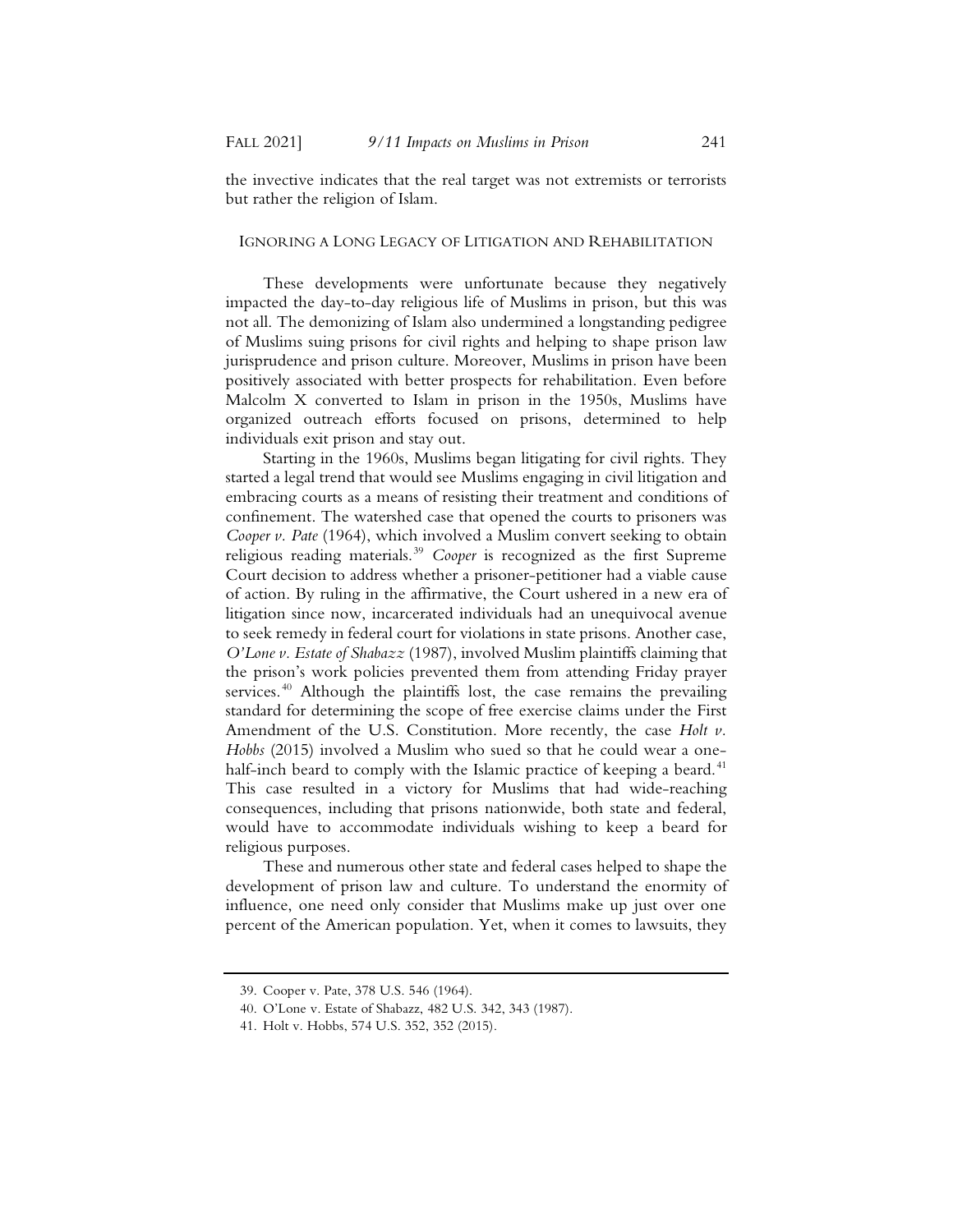are the plaintiff in a disproportionate number of cases. The years after 9/11 put the situation for Muslims into full relief as illustrated by a 2008 report from the U.S. Commission on Civil Rights on Religious Freedom in U.S. Prisons. The report indicated that Muslims submitted the largest number of religious discrimination complaints of any religious group between 2005 and 2007, made the largest number of religious accommodation requests from 1997 to 2008; and initiated the largest number of federal lawsuits (74 out of 250) under the Religious Land Use Institutionalized Persons Act from 2001 to 2006.<sup>42</sup>

Overlooking these litigation efforts ignores a legal history that tempers notions about radicalization and violent extremism among Muslims in prison. The facts show that Muslims are not interested in installing sharia law or other such machinations but instead are interested in justice and are quite content using courts to achieve their goals. Moreover, the massive litigation trend depicts that Muslims, far from being extremists, are deeply vested in the legal system and the Rule of Law.

The negative portrayals of Muslims also ignored decades worth of Islamic outreach that has worked to lower recidivism rates and helped to keep Muslims from returning to prison. Studies have shown that religious involvement is associated with successful rehabilitation and that involvement with Islam is particularly successful. Although there is a need for further research on Islam's influences on the correctional setting, the available scholarship points to positive links between Islam and inmate rehabilitation. Early studies of Islamic beliefs in prisons in the 1960s claimed that recovering alcoholics and drug addicts could cope in prison more effectively after converting to Islam.<sup>43</sup> A 1978 study found that involvement in Muslim programming helped individuals with morale, discipline, and rehabilitation.<sup>44</sup> Other research describes Muslims as a "stabilizing force in many prisons," often assuming leadership roles in periods of crisis.45 Other examples include a study of U.S. prison riots between 1971 and 1986, which found that by the early 1980s prison officials viewed Muslims as "model inmates," disinclined to riot.<sup>46</sup> On the contrary, Muslims are credited with preventing violence and deaths in the

<sup>42.</sup> U.S. COMM'N ON CIVIL RIGHTS, ENFORCING RELIGIOUS FREEDOM IN PRISON 13, 26, 69, 82 (2008), http://www.usccr.gov/pubs/STAT2008ERFIP.pdf.

<sup>43</sup>*. See* C. ERIC LINCOLN, THE BLACK MUSLIMS IN AMERICA 24-25, 29-30, 82-83 (1961).

<sup>44.</sup> Keith Butler, *The Muslims Are No Longer an Unknown Quantity*, CORRECTIONS MAG., June 1978 at 55, 56, 60.

<sup>45.</sup> JOHN IRWIN, PRISONS IN TURMOIL 196-97 (1980).

<sup>46.</sup> *See* BERT USEEM & PETER KIMBALL, STATES OF SIEGE: U.S. PRISON RIOTS, 1971- 1986, 214 (1989).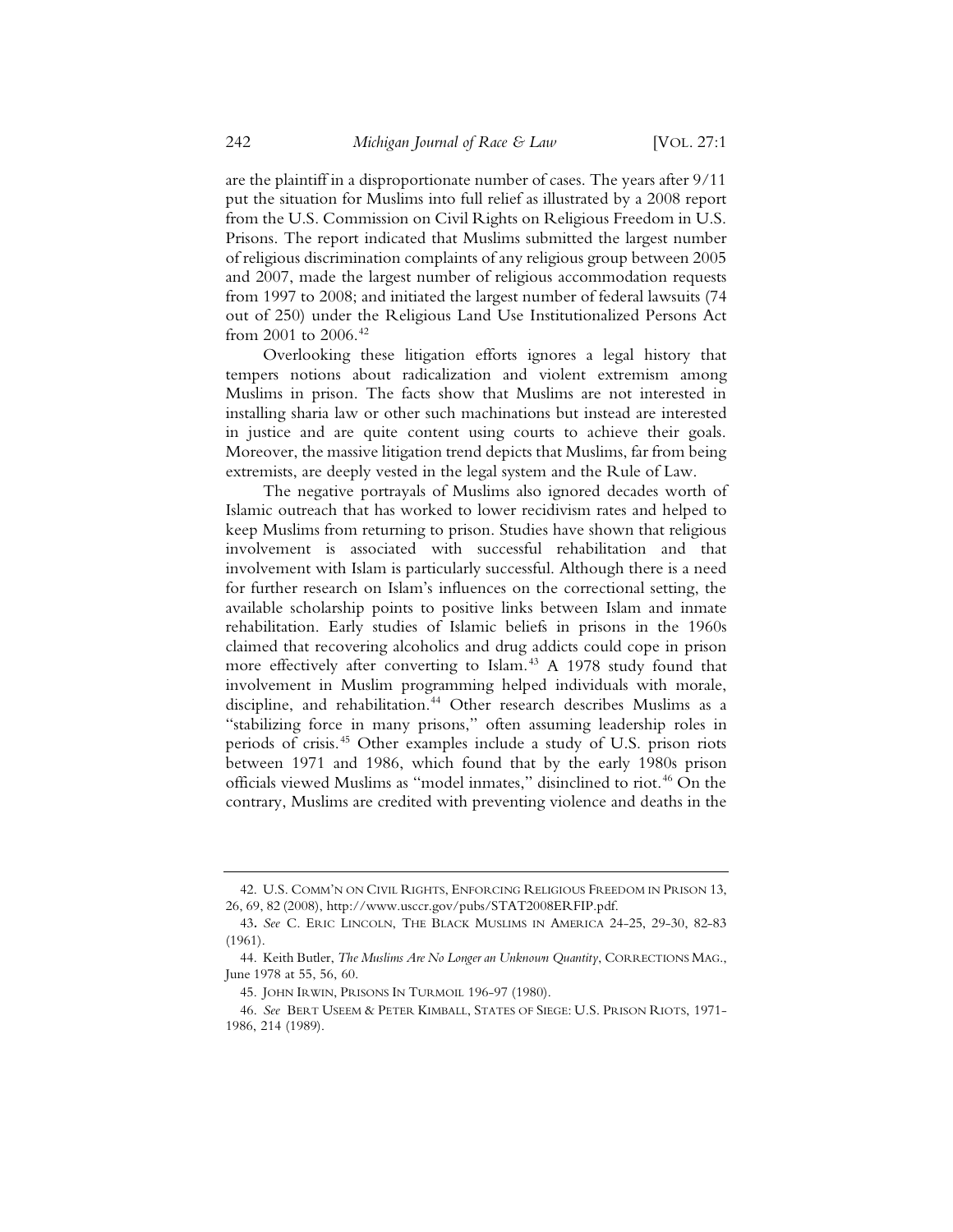Attica (1971) and Sing Sing (1983) prison riots.<sup>47</sup> Involvement in Islam is also reported to improve inmates' prison adjustment, self-esteem,<sup>48</sup> and reformatory potential,<sup>49</sup> as well as reduce recidivism rates more than other groups statewide<sup>50</sup> and nationwide.<sup>51</sup>

As these achievements suggest, Islamic efforts at rehabilitation similarly counter concerns about Muslim radicalization and violence. Rather than moving individuals toward criminality, these narratives show Muslims as quite orderly and disciplined, with a longstanding pedigree of steering people away from violence and crime. This point is underscored by the fact that many come to Islam in the name of peace in the first place and may thus see violence as antithetical to their quest.

#### REPAIRING DAMAGE AND MOVING THE NEEDLE FORWARD

Like their religious predecessors who embraced courts as a means of resisting mistreatment, Muslims in the post-9/11 era continue to carry the torch. Some issues are remnants of a fierce cultural war that reached an apex in the years after 9/11. While the incense toward Muslims may have lessened since the immediate aftermath, new assaults against Muslims, particularly those launched in the Trump administration's Muslim Ban policies, forcefully indicate the war is still ongoing.

One recent case involved a Muslim, Dominque Ray, who was put to death by Alabama without a spiritual advisor in the execution chamber.<sup>52</sup> He petitioned a federal court for the right to have an imam present for his execution since, at his institution, only Christian chaplains were certified to be present in the chamber.<sup>53</sup> Thus, while Christians were

<sup>47.</sup> PATRICK DUNLEAVY, THE FERTILE SOIL OF JIHAD: TERRORISM'S PRISON CONNECTION 28 (2011).

<sup>48.</sup> Tony A. Barringer, Adult Transformations Inside a Midwest Correctional Facility: Black Muslim Narratives of Their Islamic Conversion 125 (1998) (Ph.D. dissertation, Northern Illinois University) (on file with author).

<sup>49.</sup> Felecia Dix-Richardson & Billy Close*, Intersections of Race, Religion and Inmate Culture: The Historical Development of Islam in American Corrections*, *in* RELIGION, THE COMMUNITY, AND THE REHABILITATION OF CRIMINAL OFFENDERS 87, 102-07 (Thomas P. O'Connor & Nathaniel J. Pallone eds., 2003).

<sup>50.</sup> Byron R. Johnson, David B. Larson & Timothy C. Pitts, *Religious Programs, Institutional Adjustment, and Recidivism among Former Inmates in Prison Fellowship Programs*, 14 JUST. Q. 145 (1997), http://www.leaderu.com/humanities/johnson.html.

<sup>51.</sup> Stephen Seymour, *The Silence of Prayer: An Examination of the Federal Bureau of Prisons' Moratorium on the Hiring of Muslim Chaplains*, 37 COLUM. HUM. RTS. L. REV. 523, 532 (2006) (finding that the recidivism rate for Muslims was about 8% compared to 40% for Catholics and Protestants).

<sup>52.</sup> Dunn v. Ray, 139 S. Ct. 661 (2019).

<sup>53.</sup> *Id.* at 661 (Kagan, J. Dissenting).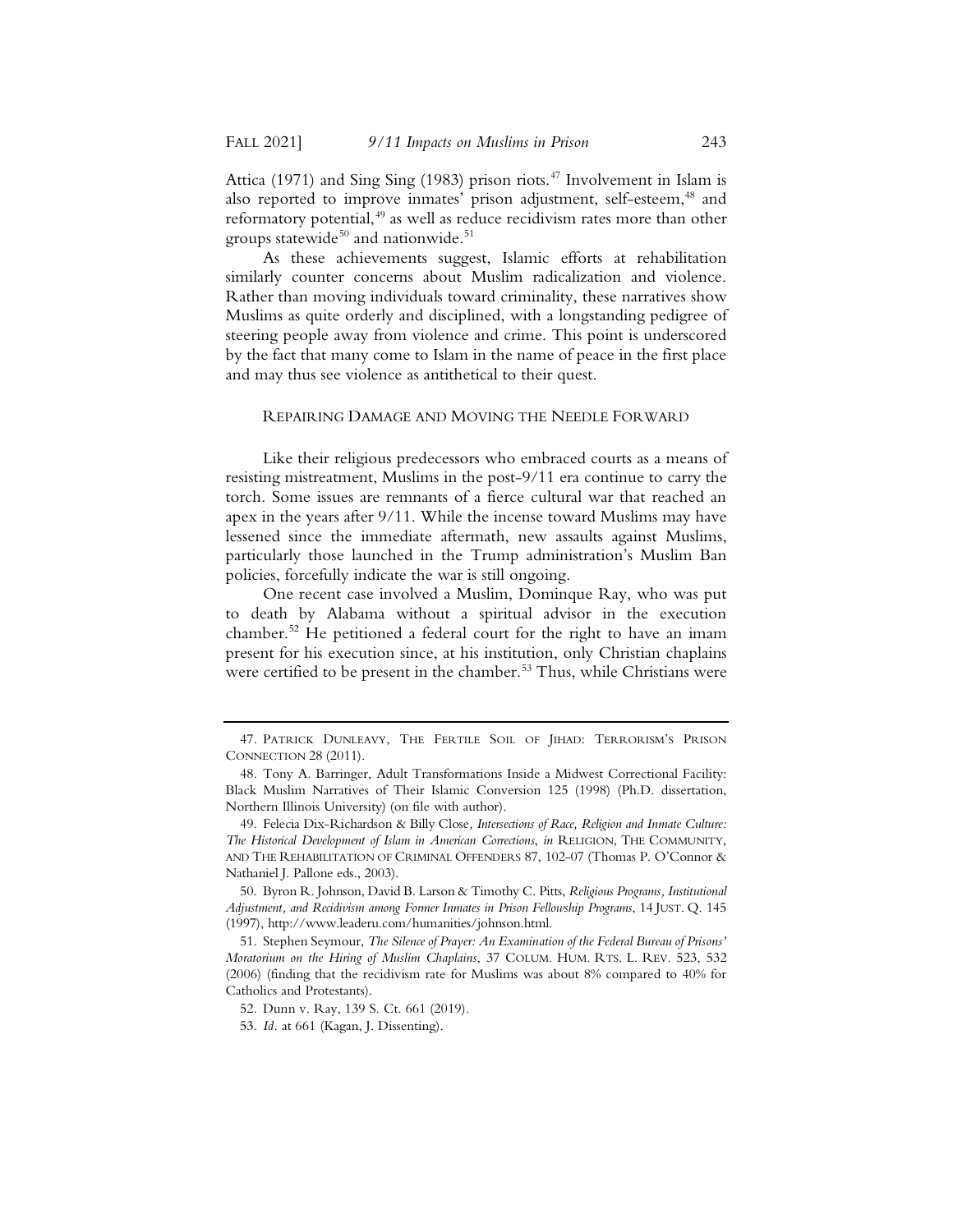able to have an advisor in the room at death, a Muslim had to accept either a person of a different faith or die alone.

Ray's legal fate mirrored that of most Muslim litigants in prison they typically lose their court case. Yet unlike most litigants who return to their cell in defeat, he was heading to the execution chamber to face death alone. Given that it would be easy for the prison to certify the imam, it seems that more was going on than institutional concerns about security. Instead, it has the appearance of the state singling out Muslims to make a statement of cultural dominance: that Christians are preferred, and Muslims despised.

While the loss was nothing new, it was unlike most cases involving Muslims because it grabbed national attention and sparked public outcry.<sup>54</sup> The voices included religious and other public figures who condemned Alabama's policy.<sup>55</sup> Thus, even though he lost his bid in court, the case made national headlines and reverberated internationally.<sup>56</sup> The issue's magnitude was evident in a Supreme Court ruling handed down just two months after the execution, which showed a Court suddenly willing to address a similar question about Texas' execution protocol.<sup>57</sup> In that case, the Court halted the execution of a Buddhist who was not allowed to have a spiritual advisor of his faith be present in the killing chamber. Texas revised the policy, but the Court stayed his execution again and determined that the petitioner could not be executed until his late appeal was considered or unless the prison allowed his Buddhist spiritual advisor into the death chamber.

Soon after, in *Dunn v. Smith*, it became evident that states could not remedy the problem by banning all religious personnel from the execution room.58 Symbolically enough, it was in Alabama, the same state that executed Ray. After Ray's execution, the prison system changed its policy

<sup>54.</sup> *See, e.g.,* Jeremy Hobson, *Executed Muslim Inmate In Alabama Brings National Attention To Prisoners' Religious Rights*, WBUR (Feb. 13, 2019), https://www.wbur.org/hereandnow /2019/02/13/executed-muslim-inmate-alabama-religious-rights; Carol Zimmerman & Catholic News Service, *U.S. Bishops Condemn Court's Denial of Imam's Presence at Execution*, NAT'LCATH. REP. (Feb. 12, 2019), https://www.ncronline.org/news/justice/us-bishops-condemn-courtsdenial-imams-presence-execution.

<sup>55.</sup> Alexandra Hutzler, *Supreme Court Is 'Unspeakably Cruel' for Denying Muslim Death Row Inmate's Request for Imam, Ex-Obama Official Says*, NEWSWEEK (Feb. 8, 2019, 12:17 PM), https://www.newsweek.com/supreme-court-unspeakably-cruel-denying-musliminmate-imam-presence-1324571.

<sup>56.</sup> *See, e.g.,* Eric Lewis, *Dominique Ray died alone on death row — if he hadn't been a Muslim, it would never have happened*, INDEP. (Feb. 11, 2019, 8:20 PM), https://www.independent.co.uk /voices/dominique-ray-execution-muslim-alabama-death-row-inmate-religion-christiana8774526.html.

<sup>57.</sup> Murphy v. Collier, 139 S. Ct. 1111 (2019).

<sup>58.</sup> Dunn v. Smith, 141 S. Ct. 725 (2021).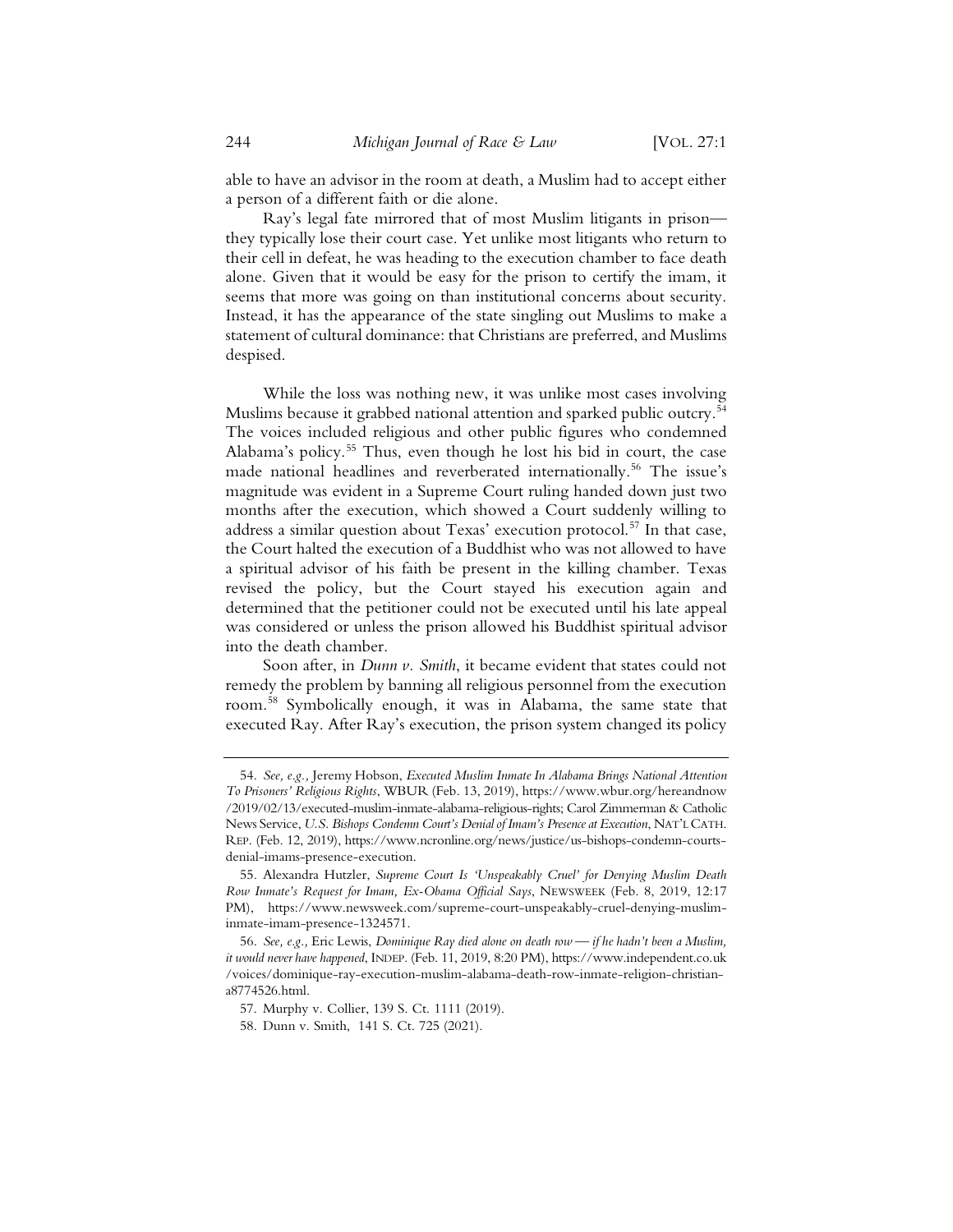of allowing only Christian chaplains in the execution and decided to adopt Texas' system of not allowing anyone in the room. The Court struck down the policy and mandated that individuals who are to be executed must have a religious leader present in the execution chamber.<sup>59</sup> The decision handed down a clear victory for religion, because rather than deny a religious leader to all individuals condemned to die, the Court upheld the right to have the leader present.

Other litigation involves the right to observe specific holidays, like Ramadan, or maintain an Islamic diet.<sup>60</sup> Muslims have gone on hunger strikes in some institutions, and in others, they have sued for prisons failing to provide adequately nutritious meals.<sup>61</sup> Sometimes the nutritional shortage is due to the prison not accommodating meal schedules; other times, it is due to the prison using pork to make various non-meat dishes, which reduces dietary options for Muslims.<sup>62</sup> When these problems operate in tandem, it seems almost impossible to both stay compliant to one's faith and stay healthy.

The struggle for women to wear a hijab in jail or prison is a relatively new area of contention in the twenty-first century.<sup>63</sup> In previous decades, males in prison struggled to wear kufi, fez caps, and other headwear.<sup>64</sup> Muslim women have found themselves in the same predicament for desiring to wear religiously-mandated headscarves in jails and prisons.<sup>65</sup> In one case, a Muslim woman took her son to visit his father at Columbia Correctional Institution. At the gatehouse, the guard on duty told her she would have to remove her headscarf to check for weapons. She was

<sup>59.</sup> *Id.* at 725.

<sup>60.</sup> *See, e.g.,* Walker v. Blackwell, 411 F.2d 23, 24 (5th Cir. 1969) (regarding Muslims in federal prison petitioning to be served a halal-compliant meal during the month of Ramadan).

<sup>61.</sup> *See* Verified Complaint for Declaratory and Injunctive Relief, Dowl v. Williams, No. 3:15-cv-00119-JWS (D. Ak. 2018), 2018 WL 2392498; Agnes Constante, *Michigan Corrections Department Settles Suit Over Lack of Nutrition in Ramadan Meals*, NBC NEWS (Jan. 13, 2017, 6:41 PM), https://www.nbcnews.com/news/asian-america/michigan-correctionsdepartment-settles-suit-over-lack-nutrition-ramadan-meals-n706771.

<sup>62.</sup> Barnett v. Rodgers, 410 F.2d 995 (D.C. Cir. 1969) (one of the earliest cases describing that pork grease was used to prepare hamburgers, meatloaf, chili con carne and gravies, and was present in macaroni and cheese, hot dogs, cold-cuts and other luncheon meats).

<sup>63.</sup> *See* Aliah Abdo, *The Legal Status of Hijab in the United States: A Look at the Sociopolitical Influences on the Legal Right to Wear the Muslim Headscarf*, 5 HASTINGS RACE & POVERTY L.J. 441, 484-89 (2008) (discussing cases involving restrictions on hijab for women in prison as well as for women who visit the prison).

<sup>64.</sup> St. Claire v. Cuyler, 481 F. Supp. 732, 737-38 (E.D. Pa. 1979), *rev'd*, 634 F.2d 109 (3d Cir. 1980).

<sup>65.</sup> *See generally* Ali Ammoura, *Banning the Hijab in Prisons: Violations of Incarcerated Muslim Women's Right to Free Exercise of Religion*, 88 CHI. KENT L. REV. 657 (2013).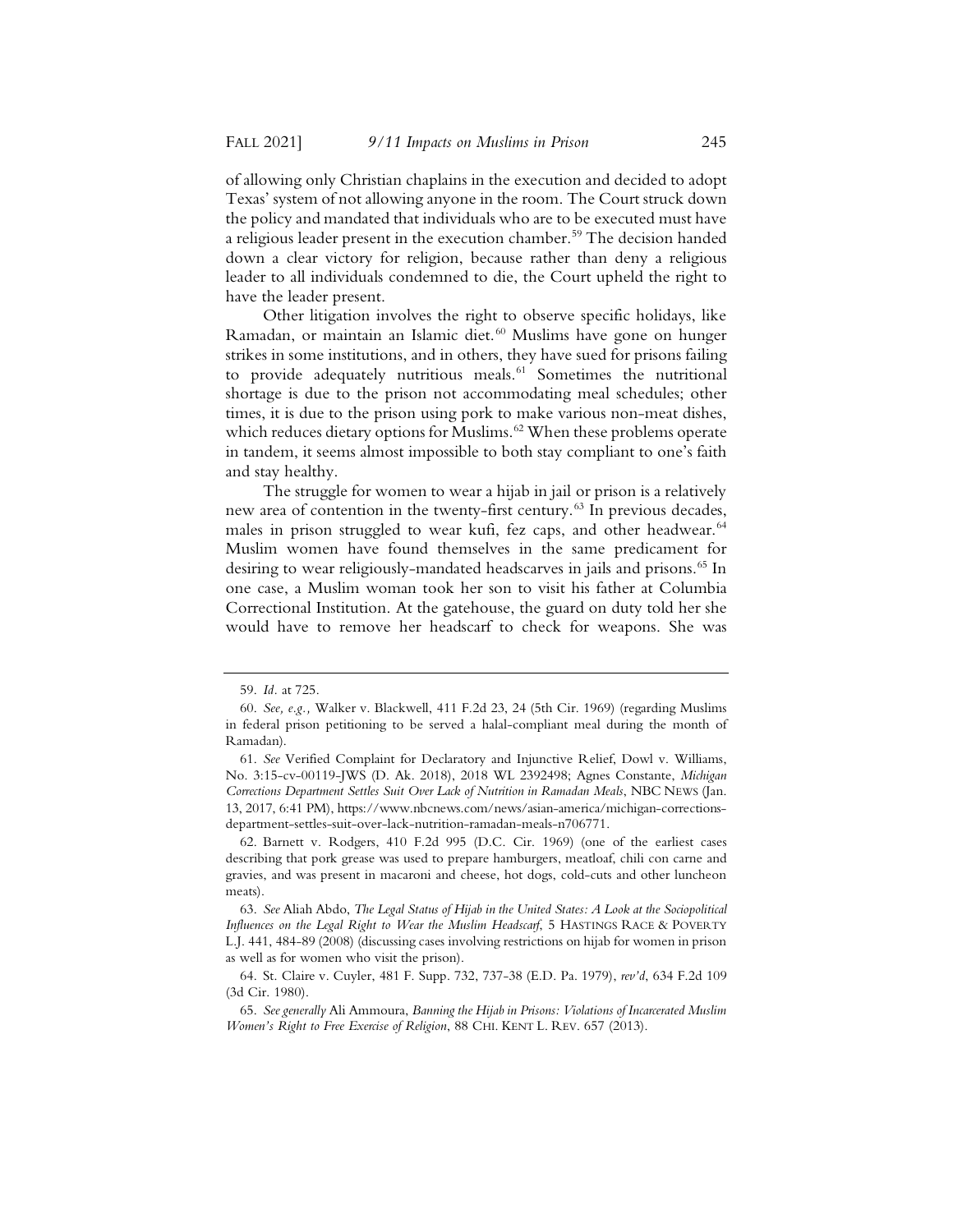ultimately forced to remove her headpiece in front of male guards and others. "I felt naked," she described, "I felt Idisgraced my family and my religion."66 Her lawsuit for injunctive relief was ultimately dismissed because the prison changed its policy banning headgear, so long as it does not conceal the wearer's identity.<sup>67</sup>

There is also the issue of wearing a hijab while being booked and photographed for jail. For example, one woman sued Louisville Metro Corrections, a jail where booking officers made her remove her hijab in front of dozens of male officers and individuals in jail for her jail photo to be taken. Like the case above, the prison changed its policy and now allows for "male and female detainees to retain religious headwear while incarcerated, and specifically during booking photography."<sup>68</sup> In another case, a Minnesota Muslim woman alleged she was forced to strip in jail and remove her hijab for a booking photo. This case not only saw the jail change its booking policy to accommodate wards with religious headwear when taking booking photos, but the jail settled the case for 120,000 dollars.69 More recently, the Council on American-Islamic Relations (CAIR) filed a lawsuit against the Michigan Department of Corrections for forcibly removing a woman's hijab for a booking photo shoot.<sup>70</sup>

More than anything, litigation in the post-9/11 era reveals the ways Muslims continue to experience degrading and humiliating treatment at the hands of state officials. In some situations, the treatment is particularly invidious. This is the case when it comes to hijabs because the actions do not simply disenfranchise religious adherents. Instead, these are acts that get straight to the core of Muslim modesty and strike in ways that leave

<sup>66.</sup> *Muslim Woman Sues Prison for Forcing Her to Remove Headscarf in Front of Male Guards and Prisoners,* ACLU (May 25, 2005), https://www.aclu.org/press-releases/muslim-womansues-prison-forcing-her-remove-headscarf-front-male-guards-and-prisoners.

<sup>67.</sup> *Wisconsin Prisons Change Policy to Accommodate Religious Headscarf* PLURALISM PROJECT ARCHIVE (May 27, 2005), https://hwpi.harvard.edu/pluralismarchive/news/update-wisconsinprisons-change-policy-accommodate-religious-headscarf; Rhouni v. Wisconsin Dep't of Corr., No. 05-C-300-S, 2005 WL 2860282, \*1, \*2 (W.D. Wis. Oct. 28, 2005) (observing that her claim for injunctive relief was moot).

<sup>68.</sup> Sarah Ladd, *Muslim Woman Sues Louisville Over Jail Photo Taken Without Her Hijab*, USA TODAY (July 31, 2019, 9:03 PM), https://www.usatoday.com/story/news/nation /2019/07/31/muslim-woman-sues-over-louisville-jail-photo-taken-without-her-hijab /1885131001/.

<sup>69.</sup> David M. Reutter, *\$120,000 Settlement for Minnesota Woman Forced to Remove Hijab for Booking*, PRISON LEGAL NEWS (May 1, 2020), https://www.prisonlegalnews.org/news /2020/may/1/120000-settlement-minnesota-woman-forced-remove-hijab-booking/.

<sup>70.</sup> Ibrahim Hooper, *CAIR-Michigan Announces Federal Civil Rights Lawsuit Against City of Detroit, Michigan Department of Corrections for Woman Who Had Hijab Forcibly Removed for Booking Photo,* CAIR MICHIGAN (Oct. 6, 2020, 11:08 AM), https://www.cair.com/press \_releases/cair-michigan-announces-federal-civil-rights-lawsuit-against-city-of-detroitmichigan-department-of-corrections-for-woman-who-had-hijab-forcibly-removed-forbooking-photo/.